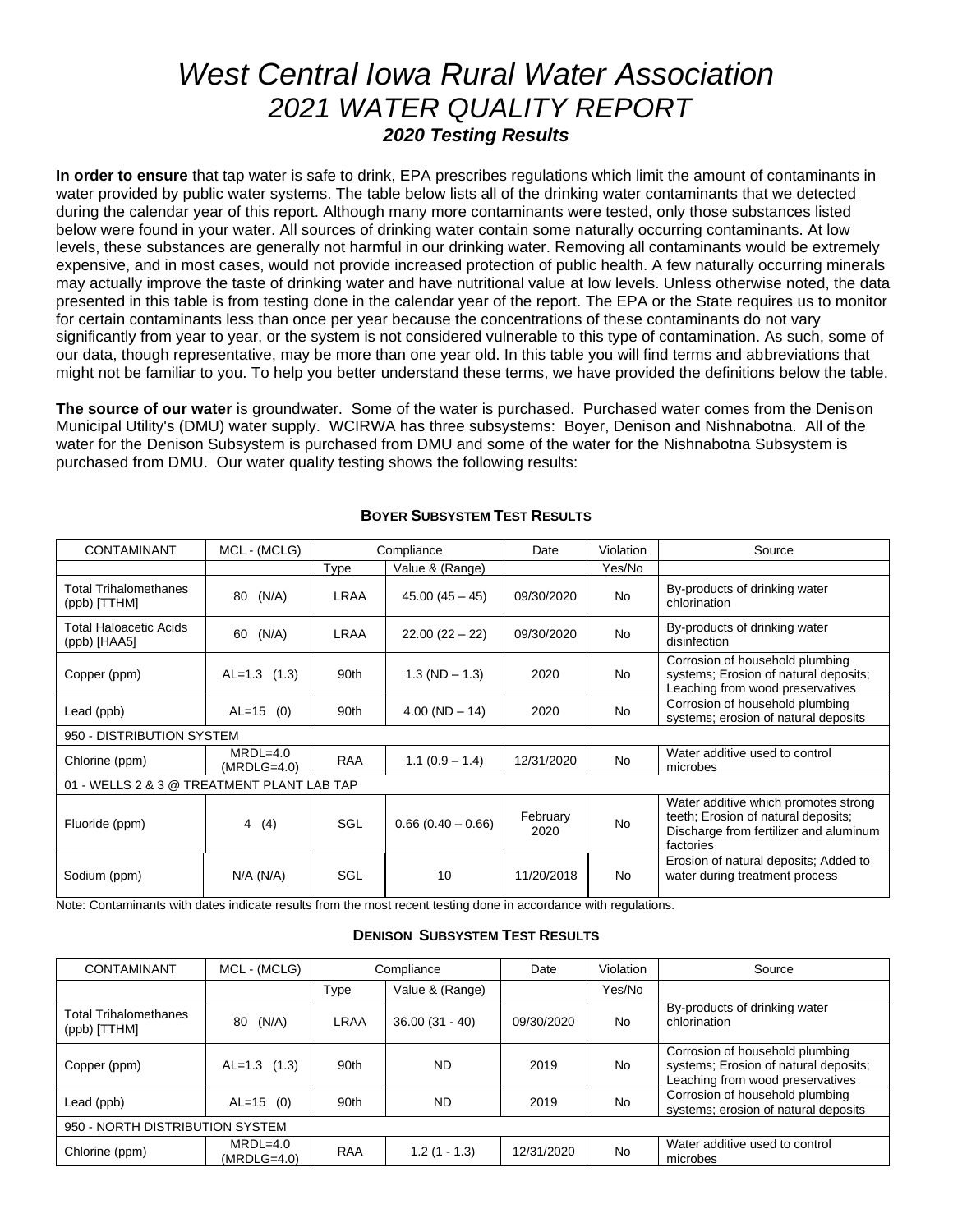| 951 - SOUTH DISTRIBUTION SYSTEM |                                                                                                  |            |                     |            |           |                                                                                                                                    |  |  |
|---------------------------------|--------------------------------------------------------------------------------------------------|------------|---------------------|------------|-----------|------------------------------------------------------------------------------------------------------------------------------------|--|--|
| Chlorine (ppm)                  | $MRDL=4.0$<br>$(MRDLG=4.0)$                                                                      | <b>RAA</b> | $1.1(0.9 - 1.1)$    | 12/31/2020 | <b>No</b> | Water additive used to control<br>microbes                                                                                         |  |  |
|                                 | PURCHASED WATER - 2424027 - DENISON WATER SUPPLY<br>02 - WELLS 1-3, 5,7, 9-16 & 2A @ WATER PLANT |            |                     |            |           |                                                                                                                                    |  |  |
| Gross Alpha,<br>(pCi/L)         | 15(0)                                                                                            | SGL        | 2                   | 04/06/2020 | No.       | Erosion of natural deposits                                                                                                        |  |  |
| Fluoride (ppm)                  | 4(4)                                                                                             | SGL        | $0.98(0.35 - 0.98)$ | 10/18/2020 | <b>No</b> | Water additive which promotes strong<br>teeth; Erosion of natural deposits;<br>Discharge from fertilizer and aluminum<br>factories |  |  |
| Sodium (ppm)                    | $N/A$ $(N/A)$                                                                                    | SGL        | 19.7                | 01/08/2020 | <b>No</b> | Erosion of natural deposits; Added to<br>water during treatment process                                                            |  |  |
| Nitrate (as N) (ppm)            | 1.0                                                                                              | SGL        | < 1.0               | 07/07/2020 | <b>No</b> | Runoff from fertilizer use; Leaching<br>from septic tanks, sewage; Erosion of<br>natural deposits                                  |  |  |

Note: Contaminants with dates indicate results from the most recent testing done in accordance with regulations.

### **NISHNABOTNA SUBSYSTEM TEST RESULTS**

| <b>CONTAMINANT</b>                                                                               | MCL - (MCLG)                |             | Compliance          | Date       | Violation | Source                                                                                                                             |  |
|--------------------------------------------------------------------------------------------------|-----------------------------|-------------|---------------------|------------|-----------|------------------------------------------------------------------------------------------------------------------------------------|--|
|                                                                                                  |                             | Type        | Value & (Range)     |            | Yes/No    |                                                                                                                                    |  |
| <b>Total Trihalomethanes</b><br>(ppb) [TTHM]                                                     | 80 (N/A)                    | LRAA        | $21.00(16 - 25)$    | 09/30/2020 | <b>No</b> | By-products of drinking water<br>chlorination                                                                                      |  |
| <b>Total Haloacetic Acids</b><br>(ppb) [HAA5]                                                    | 60 (N/A)                    | <b>LRAA</b> | $3.00 (ND - 6)$     | 09/30/2020 | No        | By-products of drinking water<br>disinfection                                                                                      |  |
| Lead (ppb)                                                                                       | $AL=15$ (0)                 | 90th        | <b>ND</b>           | 2020       | <b>No</b> | Corrosion of household plumbing<br>systems; erosion of natural deposits                                                            |  |
| Copper (ppm)                                                                                     | $AL=1.3$ (1.3)              | 90th        | $0.79(ND - 1.1)$    | 2020       | No        | Corrosion of household plumbing<br>systems; Erosion of natural deposits;<br>Leaching from wood preservatives                       |  |
| 950 - DISTRIBUTION SYSTEM-WCIRW                                                                  |                             |             |                     |            |           |                                                                                                                                    |  |
| Chlorine (ppm)                                                                                   | $MRDL=4.0$<br>$(MRDLG=4.0)$ | <b>RAA</b>  | $1.0(0.7 - 2.1)$    | 12/31/2019 | No        | Water additive used to control<br>microbes                                                                                         |  |
| 951 - DISTRIBUTION SYSTEM-DENISON                                                                |                             |             |                     |            |           |                                                                                                                                    |  |
| Chlorine (ppm)                                                                                   | $MRDL=4.0$<br>$(MRDLG=4.0)$ | <b>RAA</b>  | $1.2(0.9 - 1.4)$    | 12/31/2020 | <b>No</b> | Water additive used to control<br>microbes                                                                                         |  |
| 01 - WELLS 1, 3, 5-9 @ WATER PLANT                                                               |                             |             |                     |            |           |                                                                                                                                    |  |
| Gross Alpha, inc<br>(pCi/L)                                                                      | 15(0)                       | SGL         | 5.4                 | 06/01/2016 | <b>No</b> | Erosion of natural deposits                                                                                                        |  |
| Fluoride (ppm)                                                                                   | 4(4)                        | <b>SGL</b>  | $0.84(.61-.84)$     | June 2020  | <b>No</b> | Water additive which promotes strong<br>teeth; Erosion of natural deposits;<br>Discharge from fertilizer and aluminum<br>factories |  |
| Sodium (ppm)                                                                                     | N/A (N/A)                   | SGL         | 8.7                 | 11/20/2018 | <b>No</b> | Erosion of natural deposits; Added to<br>water during treatment process                                                            |  |
| Nitrate [as N] (ppm)                                                                             | 10(10)                      | SGL         | $6.5(3.03 - 6.5)$   | 2020       | <b>No</b> | Runoff from fertilizer use; Leaching<br>from septic tanks, sewage; Erosion of<br>natural deposits                                  |  |
| PURCHASED WATER - 2424027 - DENISON WATER SUPPLY<br>02 - WELLS 1-3, 5,7, 9-16 & 2A @ WATER PLANT |                             |             |                     |            |           |                                                                                                                                    |  |
| Gross Alpha,<br>(PCi/L)                                                                          | 15(0)                       | SGL         | 2                   | 04/06/2020 | <b>No</b> | Erosion of natural deposits                                                                                                        |  |
| Fluoride (ppm)                                                                                   | 4(4)                        | SGL         | $0.98(0.35 - 0.98)$ | 10/28/2020 | <b>No</b> | Water additive which promotes strong<br>teeth; Erosion of natural deposits;<br>Discharge from fertilizer and aluminum<br>factories |  |
| Sodium (ppm)                                                                                     | $N/A$ $(N/A)$               | <b>SGL</b>  | 19.7                | 01/08/2020 | No.       | Erosion of natural deposits; Added to<br>water during treatment process                                                            |  |
| Nitrate (as N) (ppm)                                                                             | 1.0                         | SGL         | < 1.0               | 07/07/2020 | No        | Runoff from fertilizer use; Leaching<br>from septic tanks, sewage; Erosion of<br>natural deposits                                  |  |

Note: Contaminants with dates indicate results from the most recent testing done in accordance with regulations.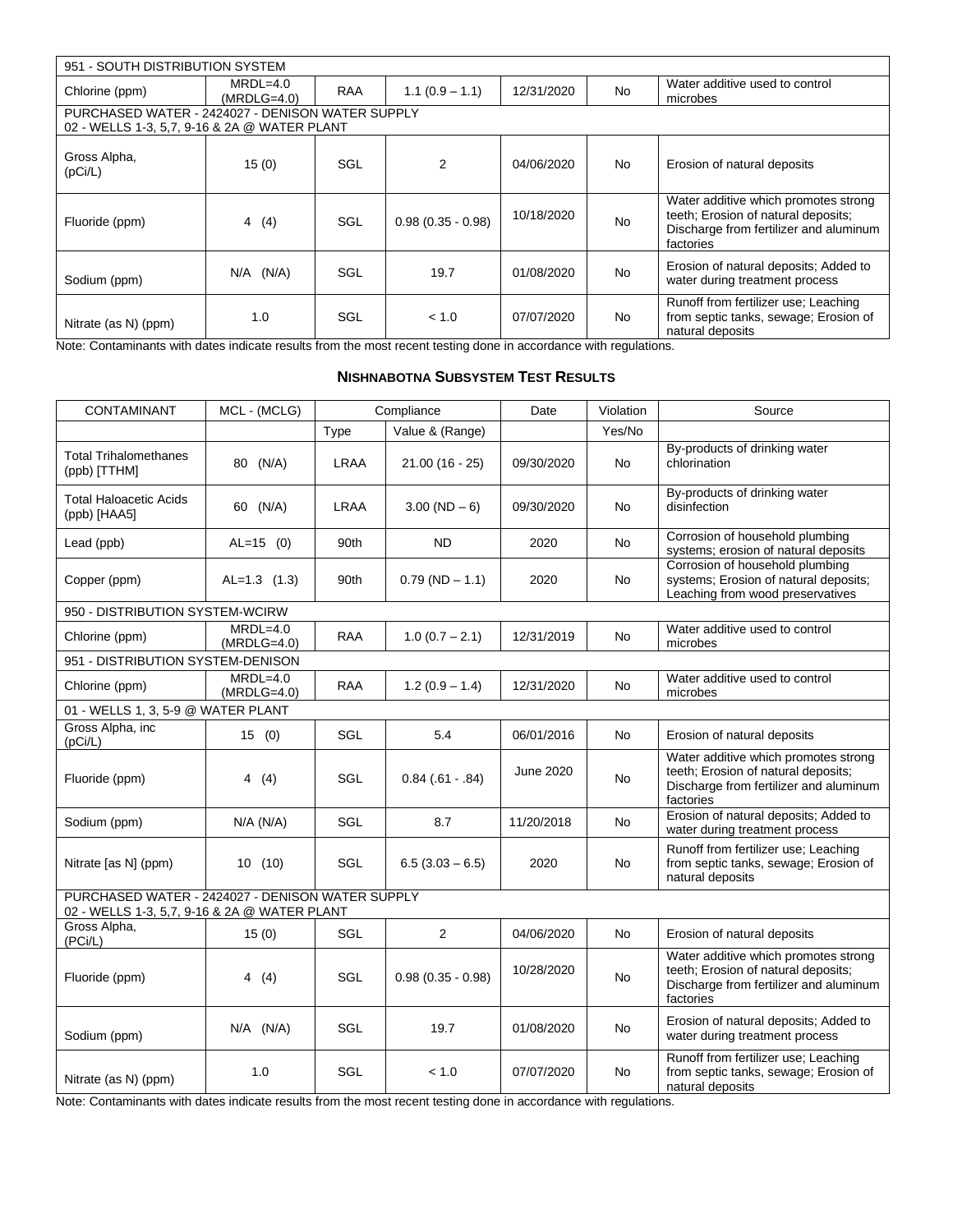## **UNREGULATED CONTAMINANTS**

The U.S. Environmental Protection Agency developed an Unregulated Contaminant Monitoring program to better understand the existence of contaminants in the environment that are not regulated by the national Primary Drinking Water regulations, which are known or anticipated to occur at public water systems and may warrant regulation under the safe Drinking Water act. Unregulated contaminants are those for which EPA has not established drinking water standards. The purpose of unregulated contaminant monitoring is to assist EPA in determining the occurrence of unregulated contaminants in drinking water and whether future regulation is warranted. WCIRWA, Nishnabotna Subsystem was selected to test for numerous contaminants at three different sites in 2018. Those results indicate the following:

#### **UNREGULATED CONTAMINANTS RESULTS: WCIRWA NISHNABOTNA SUBSYSTEM**

NISHNABOTNA DISTRIBUTION Location: N23-36-01 & N18-35-01

| Analyte | Unit            | Average Value | Date       |
|---------|-----------------|---------------|------------|
| HAA5    | $\mu$ g/L (ppb) |               | 12/11/2018 |
| HAA6Br  | µg/L (ppb)      | 8.40          | 06/05/2018 |
| HAA9    | $\mu$ g/L (ppb) | 14.78         | 12/11/2018 |

NISHNABOTNA PLANT TP Entry Point #1

| Analyte                    | Unit                      | Value<br>Average<br>$\sim$ $\sim$ $\sim$ | Date<br>.                                      |
|----------------------------|---------------------------|------------------------------------------|------------------------------------------------|
| <b>IVI</b> dI<br>1555<br>. | JQ/L<br>. (ppb)<br>$\sim$ |                                          | 10010<br>റഭ/ദ<br>$\mathbf{11.11}$<br>U18<br>__ |

NISHNABOTNA WELL Entry Point #1

| Analyte | Unit               | Value<br>Average       | Date  |
|---------|--------------------|------------------------|-------|
| Bromide | $\mu$ a/L<br>(ppb) | $\sim$<br>ےں<br>$\sim$ | /2018 |

#### **OTHER SAMPLING:**

NISHNABOTNA PLANT TP Entry Point

| Analyte                                       | Unit         | Average Value | Date       |  |  |  |
|-----------------------------------------------|--------------|---------------|------------|--|--|--|
| Manganese                                     | $mg/L$ (blm) | < 0.05        | 07/23/2019 |  |  |  |
| NISHNABOTNA 951 - DISTRIBUTION SYSTEM-DENISON |              |               |            |  |  |  |
| Analyte                                       | Unit         | Average Value | Date       |  |  |  |
| Manganese                                     | $mg/L$ (blm) | < 0.05        | 10/16/2019 |  |  |  |
| BOYER PLANT TP Entry Point                    |              |               |            |  |  |  |
| Analyte                                       | Unit         | Average Value | Date       |  |  |  |
| Manganese                                     | mg/L (blm)   | < 0.005       | 07/16/2019 |  |  |  |
| DENISON 950 - NORTH DISTRIBUTION SYSTEM       |              |               |            |  |  |  |
| Analyte                                       | Unit         | Average Value | Date       |  |  |  |
| Manganese                                     | mg/L (blm)   | < 0.05        | 09/25/2019 |  |  |  |

#### **DEFINITIONS**

- Maximum Contaminant Level (MCL) The highest level of a contaminant that is allowed in drinking water. MCLs are set as close to the MCLGs as feasible using the best available treatment technology.
- Maximum Contaminant Level Goal (MCLG) -- The level of a contaminant in drinking water below which there is no known or expected risk to health. MCLGs allow for a margin of safety.
- ppb -- parts per billion.
- ppm -- parts per million.
- pCi/L picocuries per liter
- $N/A Not$  applicable
- ND -- Not detected
- RAA Running Annual Average
- Treatment Technique (TT) A required process intended to reduce the level of a contaminant in drinking water.
- Action Level (AL) The concentration of a contaminant which, if exceeded, triggers treatment or other requirements which a water system must follow.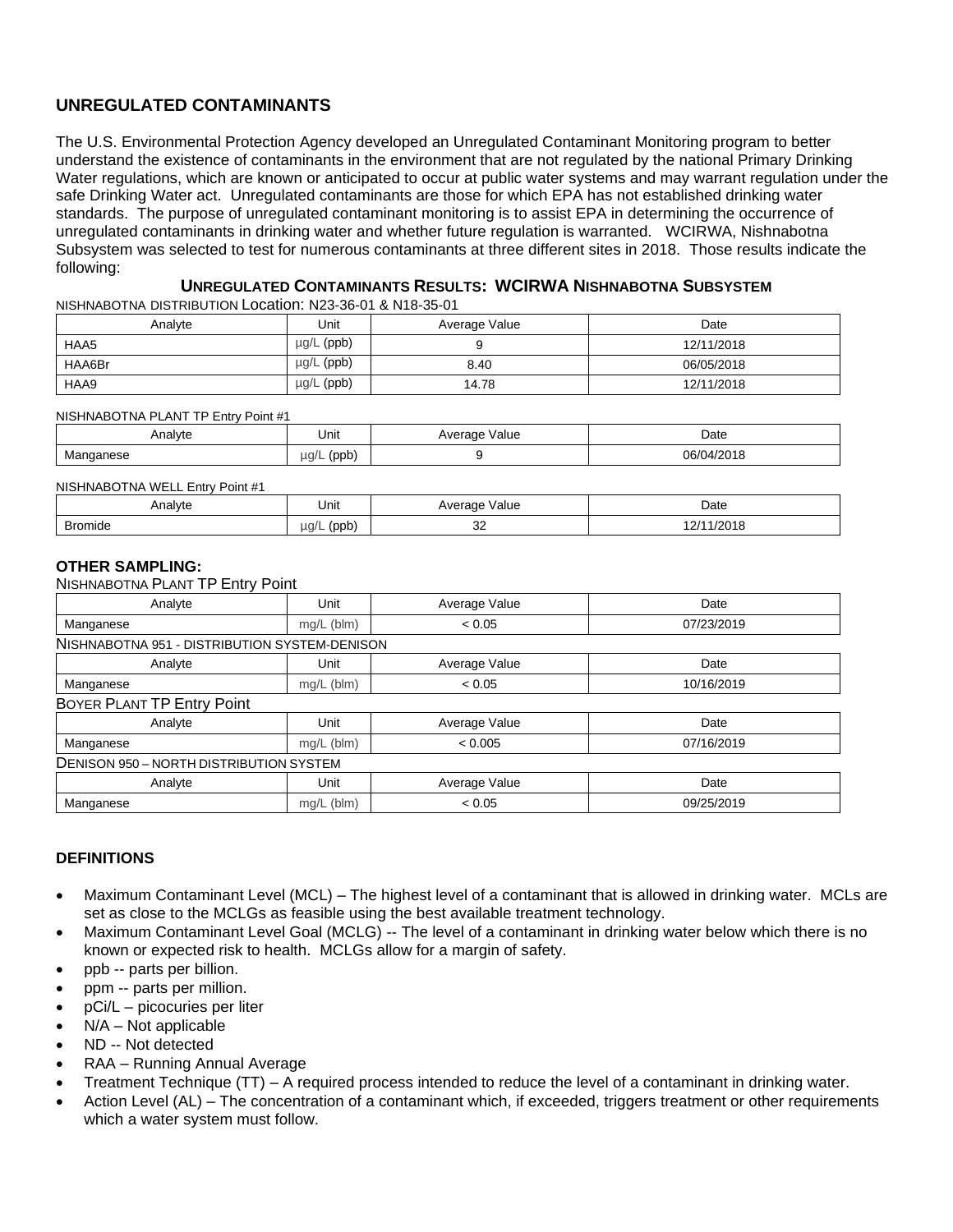- Maximum Residual Disinfectant Level Goal (MRDLG) The level of a drinking water disinfectant below which there is no known or expected risk to health. MRDLGs do not reflect the benefits of the use of disinfectants to control microbial contaminants.
- Maximum Residual Disinfectant Level (MRDL) The highest level of a disinfectant allowed in drinking water. There is convincing evidence that addition of a disinfectant is necessary for control of microbial contaminants.
- SGL Single Sample Result
- RTCR Revised Total Coliform Rule
- NTU Nephelometric Turbidity Units
- µg/L Micrograms per liter or parts per billion (ppb). Parts of contaminant per billion parts of water. One part per billion is equivalent to a single penny in ten million dollars.

## **GENERAL INFORMATION**

Drinking water, including bottled water, may reasonably be expected to contain at least small amounts of some contaminants. The presence of contaminants does not necessarily indicate that water posed a health risk. More information about contaminants or potential health effects can be obtained by calling the Environmental Protection Agency's Safe Drinking Water Hotline (800-426-4791).

Some people may be more vulnerable to contaminants in drinking water than the general population. Immunocompromised persons such as persons with cancer undergoing chemotherapy, persons who have undergone organ transplants, people with HIV/AIDS or other immune system disorders, some elderly, and infants can be particularly at risk from infections. These people should seek advice about drinking water from their health care providers. EPA/CDC guidelines on appropriate means to lessen the risk of infection by *Cryptosporidium* and other microbial contaminants are available from the Safe Drinking Water Hotline (800-426-4791).

If present, elevated levels of lead can cause serious health problems, especially for pregnant women and young children. Lead in drinking water is primarily from materials and components associated with service lines and home plumbing. West Central Iowa Rural Water Association is responsible for providing high quality drinking water, but cannot control the variety of materials used in plumbing components. When your water has been sitting for several hours, you can minimize the potential for lead exposure by flushing your tap for 30 seconds to 2 minutes before using water for drinking or cooking. If you are concerned about lead in your water, you may wish to have your water tested. Information on lead in drinking water, testing methods and steps you can take to minimize exposure is available from the Safe Drinking Water Hotline or at [http://www.epa.gov/safewater/lead.](http://www.epa.gov/safewater/lead)

## **ADDITIONAL HEALTH INFORMATION**

Nitrate in drinking water at levels above 10 ppm is a health risk for infants of less than six months of age. High nitrate levels in drinking water can cause blue baby syndrome. Nitrate levels may rise quickly for short periods of time because of rainfall or agricultural activity. If you are caring for an infant, you should ask for advice from your health care provider.

## **SOURCE WATER ASSESSMENT INFORMATION**

The WCIRWA's Boyer System obtains its water from the North Raccoon River sand and gravel of the alluvial aquifer. The alluvial aquifer was determined to be highly susceptible to contamination because the characteristics of the aquifer and overlying materials provide little protection from contamination at the land surface. Alluvial wells will be highly susceptible to surface contaminants such as leaking underground storage tanks, contaminant spills, and excess fertilizer application. A detailed evaluation of your source water was completed by the Iowa Department of Natural Resources and is available from the Manager at 712-655-2534 or 888-844-2614. The water supply is filtered, disinfected, and fluoridated. Incorporated towns that can be served from the Boyer Subsystem include Lidderdale, Westside, and Vail. Also, the Town of Arcadia can be served either from the Boyer Subsystem or the Denison Subsystem.

The WCIRWA's Denison System is served water from the Denison Municipal Utilities (DMU), Supply ID IA2424027 in Denison as a consecutive water supply. This water supply obtains water from an alluvial formation along the Boyer River bottom. The aquifer was determined to be highly susceptible to contamination because the characteristics of the aquifer and overlying materials provide little protection from contamination at the land surface. The alluvial wells will be highly susceptible to surface contaminants such as leaking underground storage tanks, contaminant spills, and excess fertilizer application. A detailed evaluation of the source water was completed by the Iowa Department of Natural Resources and is available from DMU at 1-712-263-4458. The water supply is filtered, disinfected, and fluoridated and softened through a cold lime softening process. Incorporated towns that can be served from the Denison Subsystem